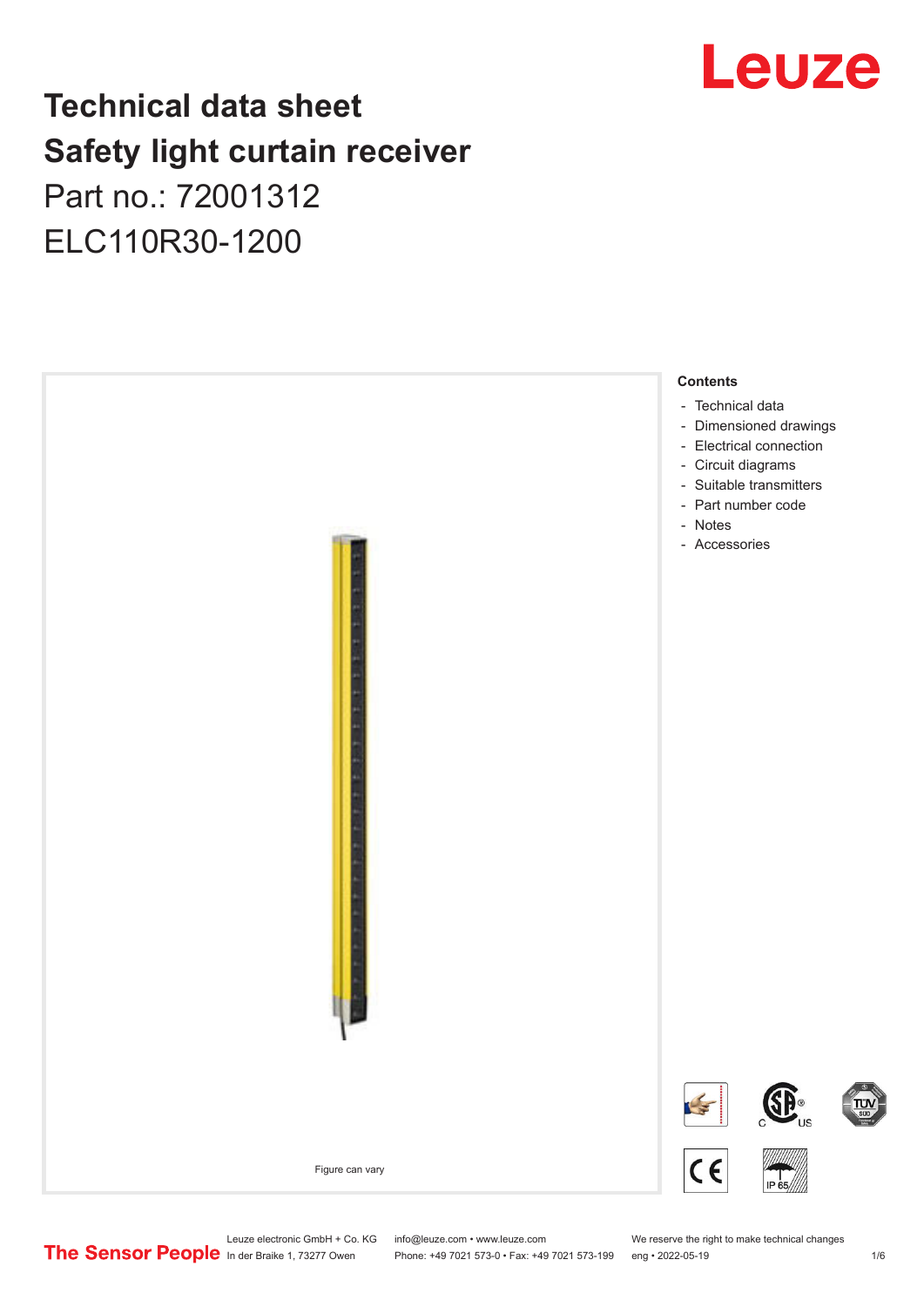## <span id="page-1-0"></span>**Technical data**

### **Basic data**

| <b>Series</b>   | <b>ELC100</b>    |
|-----------------|------------------|
| Device type     | Receiver         |
| <b>Contains</b> | 2x sliding block |
| Application     | Hand protection  |
|                 |                  |

#### **Functions**

**Functions Automatic start/restart** 

#### **Characteristic parameters**

| <b>Type</b>            | 4, IEC/EN 61496          |
|------------------------|--------------------------|
| <b>SIL</b>             | 3, IEC 61508             |
| <b>SILCL</b>           | 3, IEC/EN 62061          |
| Performance Level (PL) | e, EN ISO 13849-1        |
| $PFH_n$                | 8E-09 per hour           |
| Mission time $T_M$     | 20 years, EN ISO 13849-1 |
| Category               | 4, EN ISO 13849          |
|                        |                          |

#### **Protective field data**

| <b>Resolution</b>       | 30 mm      |
|-------------------------|------------|
| Protective field height | $1.200$ mm |
|                         |            |

#### **Optical data**

**Synchronization Synchronization Optical between transmitter and receiver** 

#### **Electrical data**

| Protective circuit            | Overvoltage protection  |
|-------------------------------|-------------------------|
|                               | Short circuit protected |
|                               |                         |
| Performance data              |                         |
| Supply voltage U <sub>p</sub> | 24 V, DC, -20  20 %     |
| Current consumption, max.     | 100 mA                  |

#### **Outputs**

**Number of safety-related switching outputs (OSSDs)** 2 Piece(s)

### **Safety-related switching outputs**

| <b>Type</b>                  | Safety-related switching output OSSD |
|------------------------------|--------------------------------------|
| Switching voltage high, min. | 18 V                                 |
| Switching voltage low, max.  | 2.5V                                 |
| Switching voltage, typ.      | 22.5V                                |
| Voltage type                 | <b>DC</b>                            |
| Current load, max.           | 50 mA                                |
| Load inductivity             | 500,000 µH                           |
| Load capacity                | $0.03 \mu F$                         |
| Residual current, max.       | $0.5 \text{ mA}$                     |
| Voltage drop                 | 1.5V                                 |

| Safety-related switching output 1 |                        |  |
|-----------------------------------|------------------------|--|
| <b>Assignment</b>                 | Connection 1, pin 2    |  |
| <b>Switching element</b>          | <b>Transistor, PNP</b> |  |
| Safety-related switching output 2 |                        |  |
| <b>Assignment</b>                 | Connection 1, pin 4    |  |

**Switching element** Transistor, PNP

#### **Timing**

**Response time** 9.5 ms<br> **Restart delay time** 100 ms **Restart delay time** 

| Connection                               |                                                    |
|------------------------------------------|----------------------------------------------------|
| <b>Number of connections</b>             | 1 Piece(s)                                         |
| <b>Connection 1</b>                      |                                                    |
| <b>Function</b>                          | Machine interface                                  |
| Type of connection                       | Connector                                          |
| <b>Thread size</b>                       | M12                                                |
| <b>Material</b>                          | Metal                                              |
| No. of pins                              | 4-pin                                              |
|                                          |                                                    |
| <b>Cable properties</b>                  |                                                    |
| Permissible conductor cross              | $0.25$ mm <sup>2</sup>                             |
| section, typ.                            |                                                    |
| Length of connection cable, max.         | 15 <sub>m</sub>                                    |
| Permissible cable resistance to          | $20 \Omega$                                        |
| load, max.                               |                                                    |
| <b>Mechanical data</b>                   |                                                    |
|                                          |                                                    |
| Dimension (W x H x L)                    | 34.7 mm x 1,215 mm x 39.3 mm                       |
| <b>Housing material</b>                  | Metal<br>Aluminum                                  |
| <b>Metal housing</b>                     | Plastic / PMMA                                     |
| Lens cover material                      |                                                    |
| <b>Material of end caps</b>              | Diecast zinc                                       |
| Net weight                               | $1,730$ g                                          |
| <b>Housing color</b>                     | Yellow, RAL 1021                                   |
| Type of fastening                        | Groove mounting                                    |
|                                          | Mounting bracket                                   |
| <b>Operation and display</b>             |                                                    |
|                                          | LED                                                |
| Type of display<br><b>Number of LEDs</b> |                                                    |
|                                          | 6 Piece(s)                                         |
| <b>Environmental data</b>                |                                                    |
| Ambient temperature, operation           | 055 °C                                             |
| Ambient temperature, storage             | $-30$ 70 °C                                        |
| Relative humidity (non-condensing)       | 095%                                               |
|                                          |                                                    |
| <b>Certifications</b>                    |                                                    |
| Degree of protection                     | IP 65                                              |
| <b>Protection class</b>                  | Ш                                                  |
| <b>Certifications</b>                    | c CSA US                                           |
|                                          | TÜV Süd                                            |
| <b>Vibration resistance</b>              | $50 \text{ m/s}^2$                                 |
| Shock resistance, single shock           | 40 m/s <sup>2</sup> , 100,000 on each spatial axis |
| Shock resistance, continuous shock       | 15 g, 6 ms IEC 60068-2-27                          |
| US patents                               | US 6,418,546 B                                     |
| <b>Classification</b>                    |                                                    |
| <b>Customs tariff number</b>             | 85365019                                           |
| <b>ECLASS 5.1.4</b>                      | 27272704                                           |
| <b>ECLASS 8.0</b>                        | 27272704                                           |
| <b>ECLASS 9.0</b>                        | 27272704                                           |
| <b>ECLASS 10.0</b>                       | 27272704                                           |
| <b>ECLASS 11.0</b>                       | 27272704                                           |
| <b>ECLASS 12.0</b>                       | 27272704                                           |
| <b>ETIM 5.0</b>                          | EC002549                                           |
| <b>ETIM 6.0</b>                          | EC002549                                           |
| <b>ETIM 7.0</b>                          |                                                    |
|                                          | EC002549                                           |
|                                          |                                                    |

Leuze

Leuze electronic GmbH + Co. KG info@leuze.com • www.leuze.com We reserve the right to make technical changes<br>
The Sensor People in der Braike 1, 73277 Owen Phone: +49 7021 573-0 • Fax: +49 7021 573-199 eng • 2022-05-19

Phone: +49 7021 573-0 • Fax: +49 7021 573-199 eng • 2022-05-19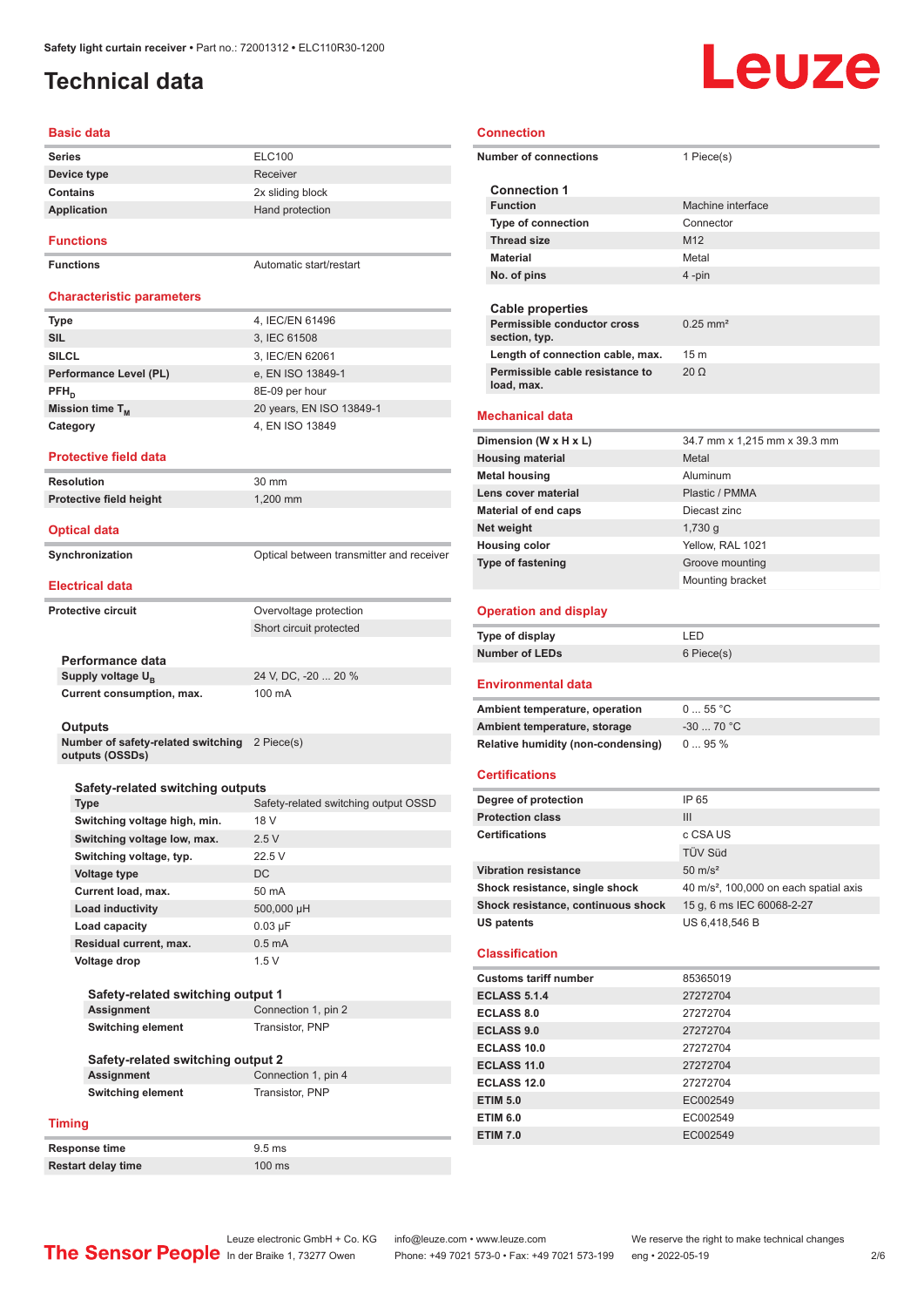## <span id="page-2-0"></span>**Dimensioned drawings**

All dimensions in millimeters



## **Electrical connection**

17.4

**Connection 1**

| <b>Function</b>           | Machine interface |
|---------------------------|-------------------|
| <b>Type of connection</b> | Connector         |
| <b>Thread size</b>        | M12               |
| <b>Type</b>               | Male              |
| <b>Material</b>           | Metal             |
| No. of pins               | 4-pin             |
| Encoding                  | A-coded           |

#### **Pin Pin assignment Conductor Conductor Color**

|                | $+24V$ | Brown        |
|----------------|--------|--------------|
| $\overline{2}$ | OSSD1  | White        |
| 3              | 0 V    | <b>Blue</b>  |
| $\overline{4}$ |        | <b>Black</b> |

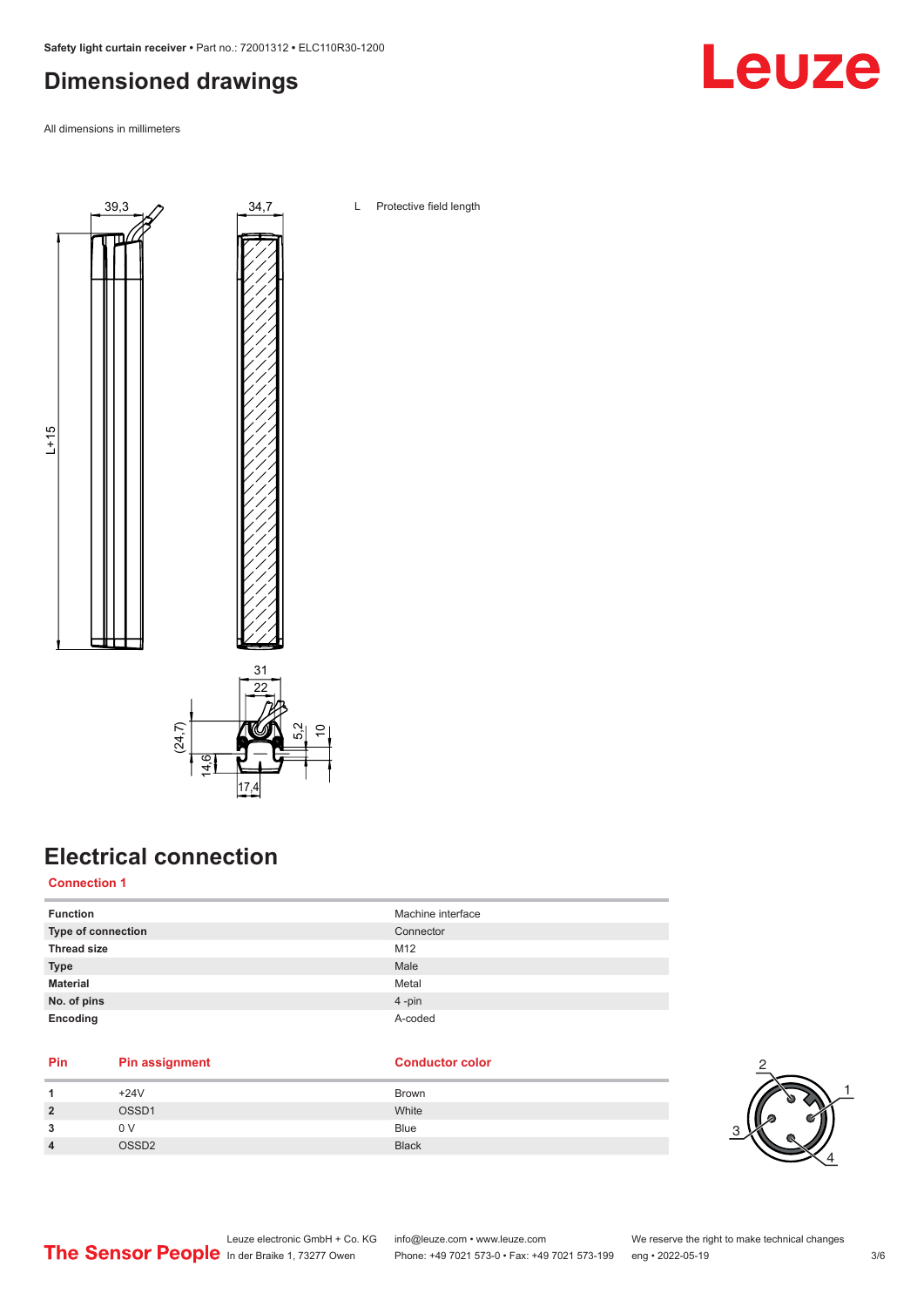## <span id="page-3-0"></span>**Circuit diagrams**

# Leuze

Connection diagram receiver



### Circuit diagram example with downstream MSI-SR4B safety relay



**Suitable transmitters**

| Part no. | <b>Designation</b> | <b>Article</b>                      | <b>Description</b>                                                                                                              |
|----------|--------------------|-------------------------------------|---------------------------------------------------------------------------------------------------------------------------------|
| 72000312 | ELC100T30-1200     | Safety light curtain<br>transmitter | Resolution: 30 mm<br>Protective field height: 1,200 mm<br>Operating range: 0.5  6 m<br>Connection: Connector, M12, Metal, 4-pin |

1.2 Spark extinction circuit, suitable spark extinction

provided

## **Part number code**

| Part designation: ELC1yyzaa-hhhh |                                                                                |  |
|----------------------------------|--------------------------------------------------------------------------------|--|
| <b>ELC</b>                       | <b>Safety light curtain</b>                                                    |  |
| x                                | <b>Series</b><br>1: ELC100                                                     |  |
| <b>yy</b>                        | <b>Function classes</b><br>00: transmitter<br>10: receiver - automatic restart |  |
| z                                | Device type<br>T: transmitter<br>R: receiver                                   |  |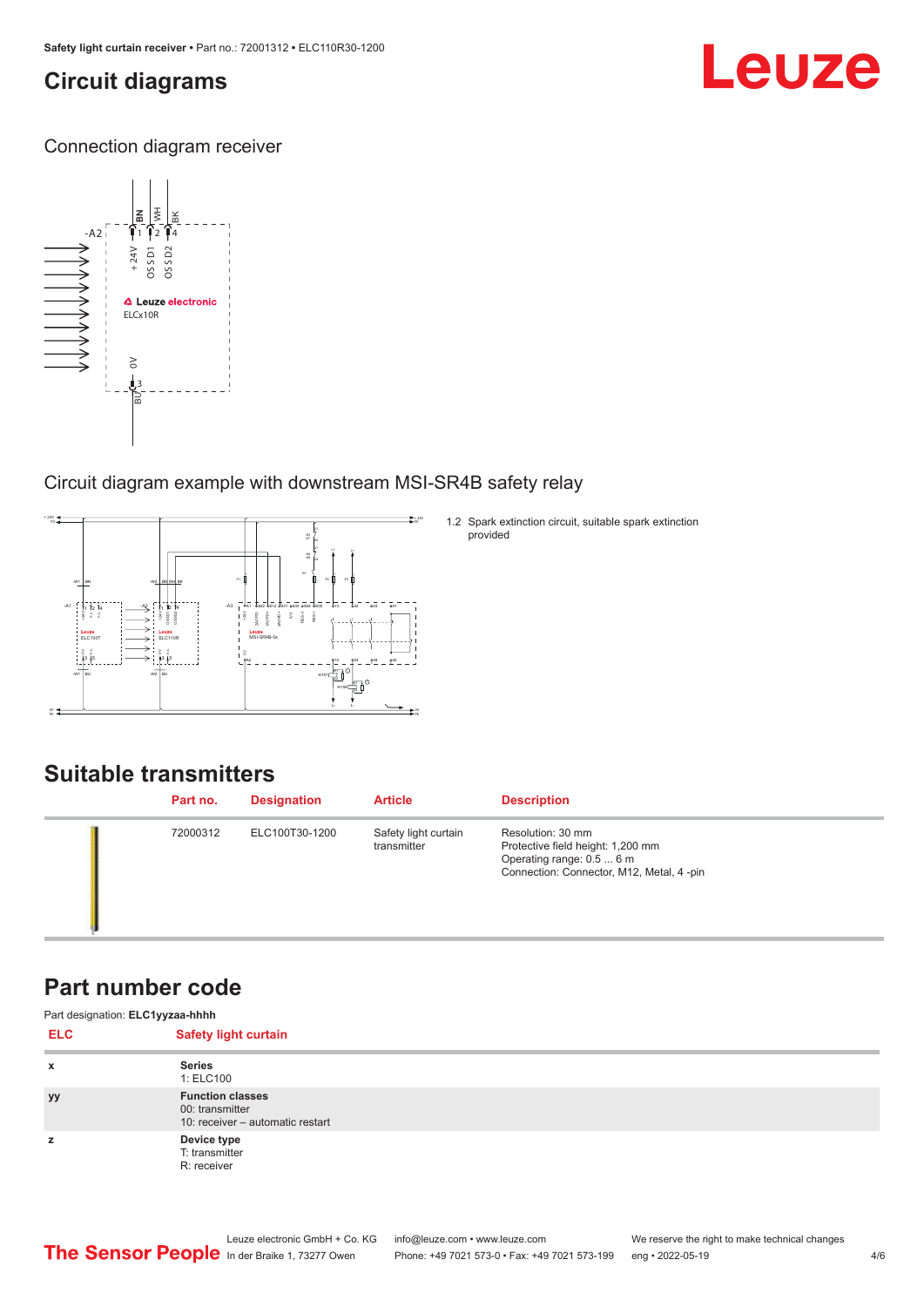## <span id="page-4-0"></span>**Part number code**

| <b>ELC</b> | <b>Safety light curtain</b>                                                                       |
|------------|---------------------------------------------------------------------------------------------------|
| a          | <b>Resolution</b><br>$17:17 \, \text{mm}$<br>$30:30$ mm                                           |
| hhhh       | Protective field height<br>300  1500: from 300 mm to 1500 mm                                      |
|            | <b>Note</b>                                                                                       |
|            | Vector A list with all available device types can be found on the Leuze website at www.leuze.com. |

## **Notes**

|  | جه<br>Ъ |
|--|---------|

## **Observe intended use!** The product may only be put into operation by competent persons. Only use the product in accordance with its intended use.

## **Accessories**

## Connection technology - Connection cables

|                 | Part no. | <b>Designation</b> | <b>Article</b>   | <b>Description</b>                                                                                                                                                                |
|-----------------|----------|--------------------|------------------|-----------------------------------------------------------------------------------------------------------------------------------------------------------------------------------|
| §<br><b>ALL</b> | 50133860 | KD S-M12-5A-P1-050 | Connection cable | Connection 1: Connector, M12, Axial, Female, A-coded, 5-pin<br>Connector, LED: No<br>Connection 2: Open end<br>Shielded: Yes<br>Cable length: 5.000 mm<br>Sheathing material: PUR |

## Services

| Part no. | <b>Designation</b> | <b>Article</b>    | <b>Description</b>                                                                                                                                                                                                                                                                                                                                                                                                                                                                                      |
|----------|--------------------|-------------------|---------------------------------------------------------------------------------------------------------------------------------------------------------------------------------------------------------------------------------------------------------------------------------------------------------------------------------------------------------------------------------------------------------------------------------------------------------------------------------------------------------|
| S981050  | CS40-I-140         | Safety inspection | Details: Checking of a safety light barrier application in accordance with<br>current standards and guidelines. Inclusion of the device and machine data in<br>a database, production of a test log per application.<br>Conditions: It must be possible to stop the machine, support provided by<br>customer's employees and access to the machine for Leuze employees must<br>be ensured.<br>Restrictions: Travel costs and accommodation expenses charged separately<br>and according to expenditure. |
| S981046  | CS40-S-140         | Start-up support  | Details: For safety devices including stopping time measurement and initial<br>inspection.<br>Conditions: Devices and connection cables are already mounted, price not<br>including travel costs and, if applicable, accommodation expenses.<br>Restrictions: Max. 2 h., no mechanical (mounting) and electrical (wiring) work<br>performed, no changes (attachments, wiring, programming) to third-party<br>components in the nearby environment.                                                      |

Leuze